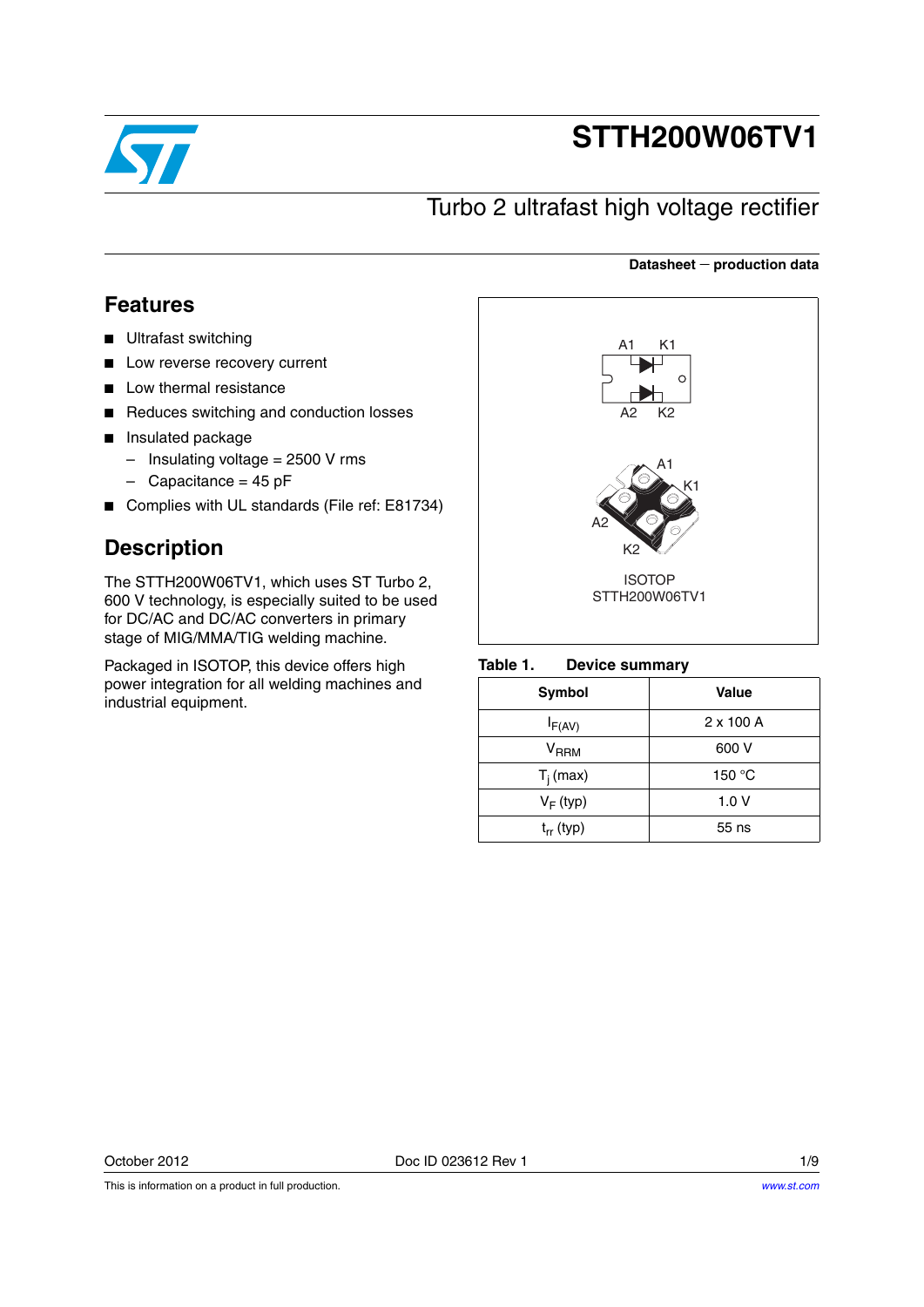## **1 Characteristics**

### Table 2. Absolute ratings (limiting values at T<sub>j</sub> = 25 °C, unless otherwise specified, per diode)

| Symbol              | <b>Parameter</b>                                                    |                 |     | Unit |
|---------------------|---------------------------------------------------------------------|-----------------|-----|------|
| V <sub>RRM</sub>    | Repetitive peak reverse voltage                                     |                 | 600 | v    |
| I <sub>F(RMS)</sub> | Forward rms current<br>Per diode                                    |                 | 145 | А    |
| $I_{F(peak)}$       | Per diode $T_c = 105$ °C<br>Average forward current, $\delta = 0.2$ |                 | 200 | А    |
| <sup>I</sup> FSM    | $tp$ = 10 ms Sinusoidal<br>Surge non repetitive forward current     |                 | 800 | А    |
| ${\tt T_{stg}}$     | Storage temperature range                                           | $-65$ to $+150$ | °C  |      |
| T,                  | Maximum operating junction temperature                              | 150             | °C  |      |

**Table 3. Thermal parameters**

| Symbol        | <b>Parameter</b> | <b>Value</b> | Unit |  |
|---------------|------------------|--------------|------|--|
|               | Junction to case | Per diode    | 0.7  |  |
| $R_{th(j-c)}$ | Total            | 0.4          | °C/W |  |
| $R_{th(c)}$   | Coupling         |              | 0.1  |  |

When the two diodes 1 and 2 are used simultaneously:

 $\Delta {\sf T}_{\sf j}$ (diode 1) = P (diode 1) X  ${\sf R}_{\sf th(j-c)}$  (per diode) + P (diode 2) x  ${\sf R}_{\sf th(c)}$ 

### **Table 4. Static electrical characteristics (per diode)**

| Symbol      | <b>Parameter</b>        | <b>Test conditions</b> | Min.            | Typ. | Max. | <b>Unit</b> |    |
|-------------|-------------------------|------------------------|-----------------|------|------|-------------|----|
| $I_R^{(1)}$ | Reverse leakage current | $T_i = 25 °C$          | $V_R = V_{RRM}$ |      |      | 30          | μA |
|             |                         | $T_i = 125 °C$         |                 |      | 30   | 300         |    |
| $V_F^{(2)}$ | Forward voltage drop    | $T_i = 25 °C$          | $I_F = 100 A$   |      |      | 1.5         | ν  |
|             |                         | $T_i = 150 °C$         |                 |      |      | 1.3         |    |
|             |                         | $T_i = 25 °C$          | $I_F = 200 A$   |      |      | 1.75        |    |
|             |                         | $T_i = 150 °C$         |                 |      | 1.25 | 1.60        |    |

1. Pulse test:  $t_p = 5$  ms,  $\delta < 2\%$ 

2. Pulse test:  $t_p = 380 \text{ }\mu\text{s}, \delta < 2\%$ 

To evaluate the conduction losses use the following equation:

 $P = 1.0 \times I_{F(AV)} + 0.003 \times I_{F}^{2}$ (RMS)

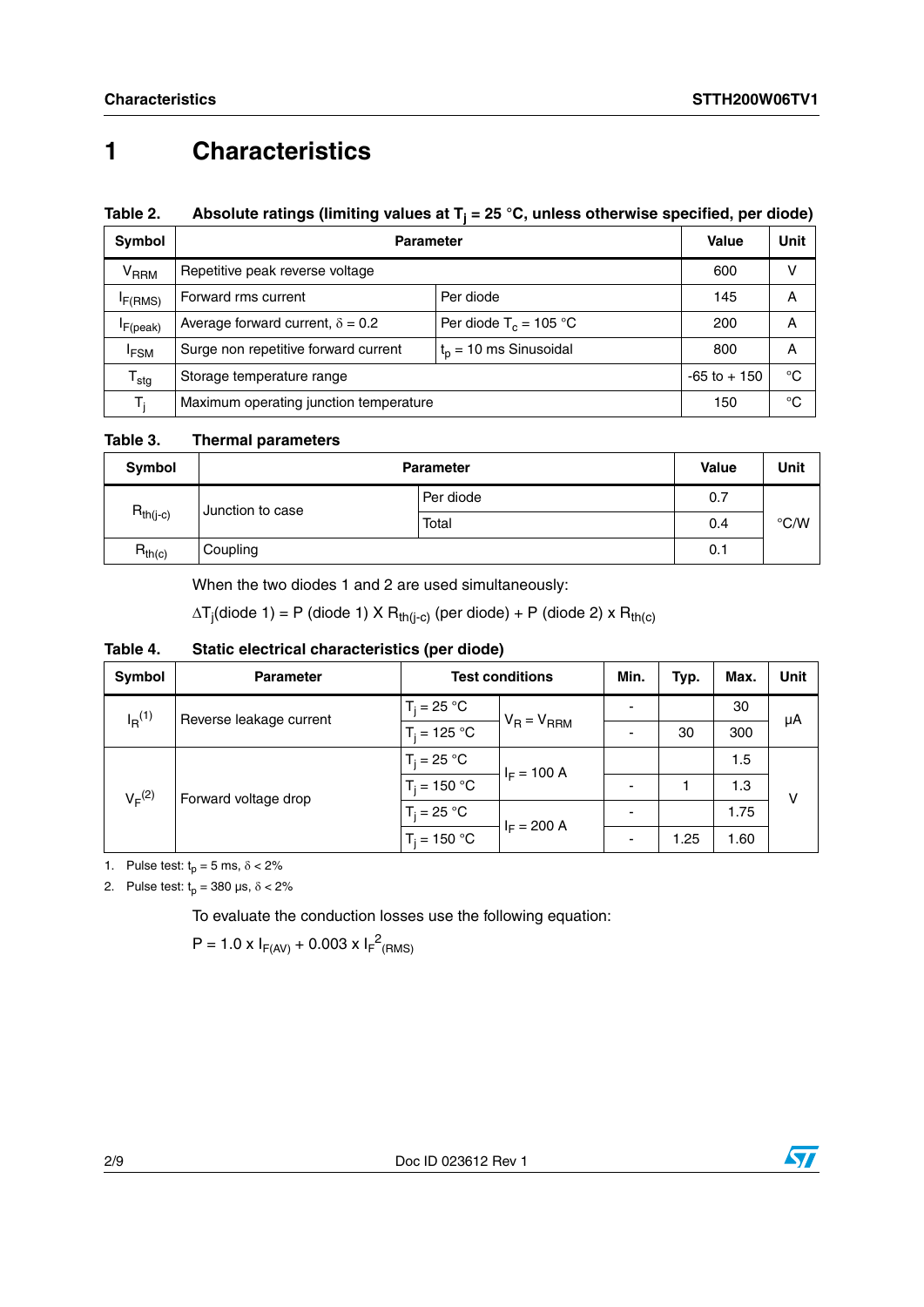| <b>Symbol</b>   | <b>Parameter</b>         | <b>Test conditions</b>                                                        |                                                               | Min. | Typ. | Max. | <b>Unit</b> |
|-----------------|--------------------------|-------------------------------------------------------------------------------|---------------------------------------------------------------|------|------|------|-------------|
| <sup>I</sup> RM | Reverse recovery current |                                                                               |                                                               |      | 30   | 40   | A           |
| $Q_{RR}$        | Reverse recovery charge  | $I_F$ = 100 A, $V_B$ = 400 V<br>$T_i = 125 °C$<br>$dl_F/dt = -200$ A/ $\mu s$ |                                                               |      | 4600 |      | nC          |
| Sfactor         | Softness factor          |                                                                               |                                                               |      | 0.4  |      |             |
| $t_{rr}$        | Reverse recovery time    | $T_i = 25 °C$                                                                 | $I_F = 1$ A, $V_R = 30$ V<br>$dl_F/dt = -100$ A/ $\mu s$      |      | 55   | 75   | ns          |
| $t_{fr}$        | Forward recovery time    | $T_i = 25 °C$                                                                 | $I_F$ = 100 A, $V_{FR}$ = 2.5 V<br>$dl_F/dt = 100$ A/ $\mu s$ |      |      | 2000 | ns          |
| $V_{FP}$        | Forward recovery voltage | $T_i = 25 °C$                                                                 |                                                               |      | 3.3  | 5    | v           |

**Table 5. Dynamic characteristics (per diode)**

#### **Figure 1. Average forward power dissipation versus average forward current (per diode)**

**Forward voltage drop versus forward current (per diode)**



### **Figure 3. Relative variation of thermal impedance, junction to case, versus pulse duration**





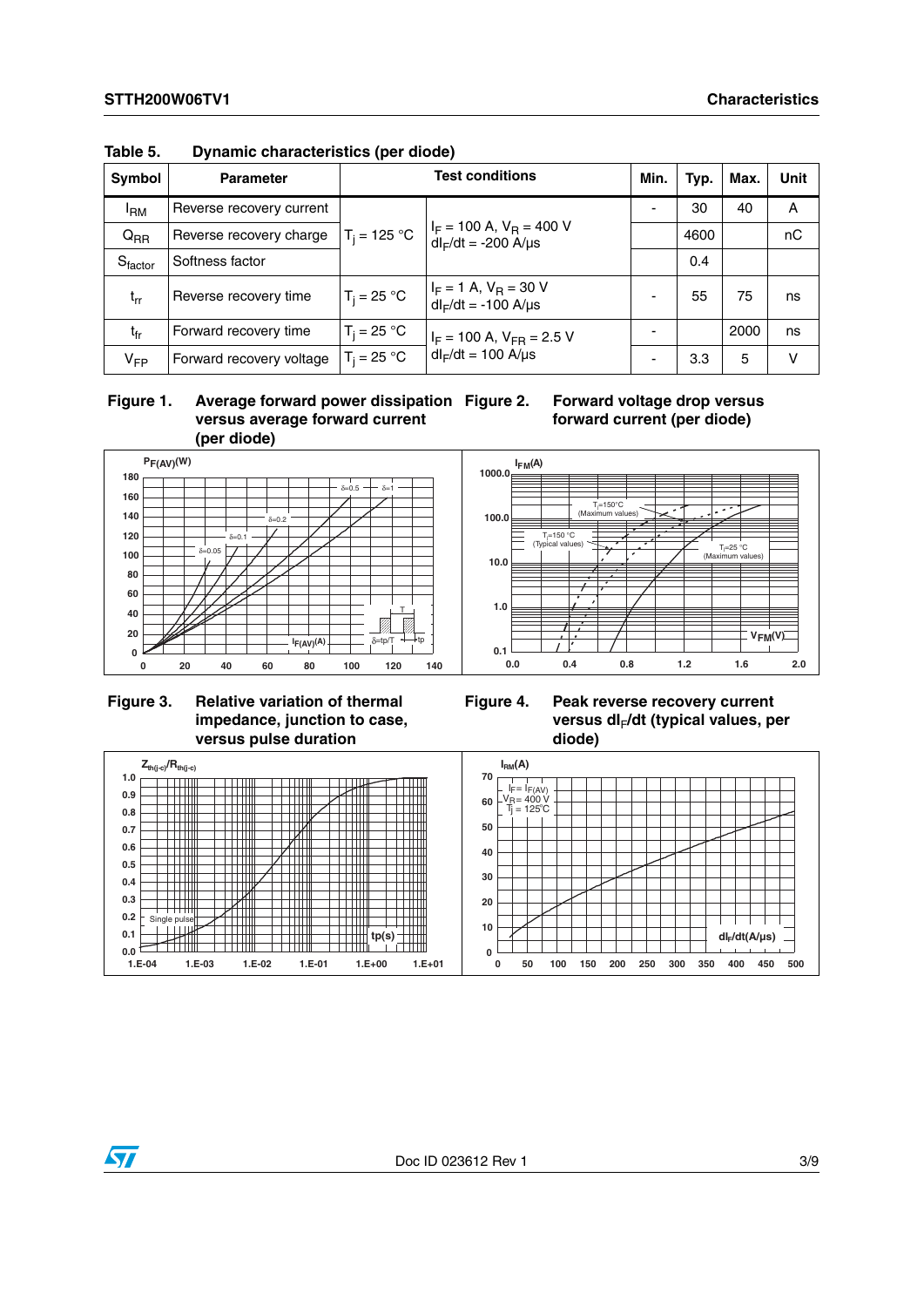#### Figure 5. Reverse recovery time versus dl<sub>F</sub>/dt **(typical values, per diode)**



 **Figure 7. Reverse recovery softness factor**  versus dl<sub>F</sub>/dt (typical values, per **diode)**



**Figure 6. Reverse recovery charges versus** 

**Figure 8. Relative variation of dynamic parameters versus junction temperature**



**Figure 9. Transient peak forward voltage**  versus dl<sub>F</sub>/dt (typical values, per **diode)**







**0.0**

**0.1 0.2 0.3 0.4 0.5 0.6 0.7** **S FACTOR**

 $\left| \right|$ <sub>E</sub> $=$ In V<sub>R</sub>=400 V<br>T<sub>i</sub>=125 °C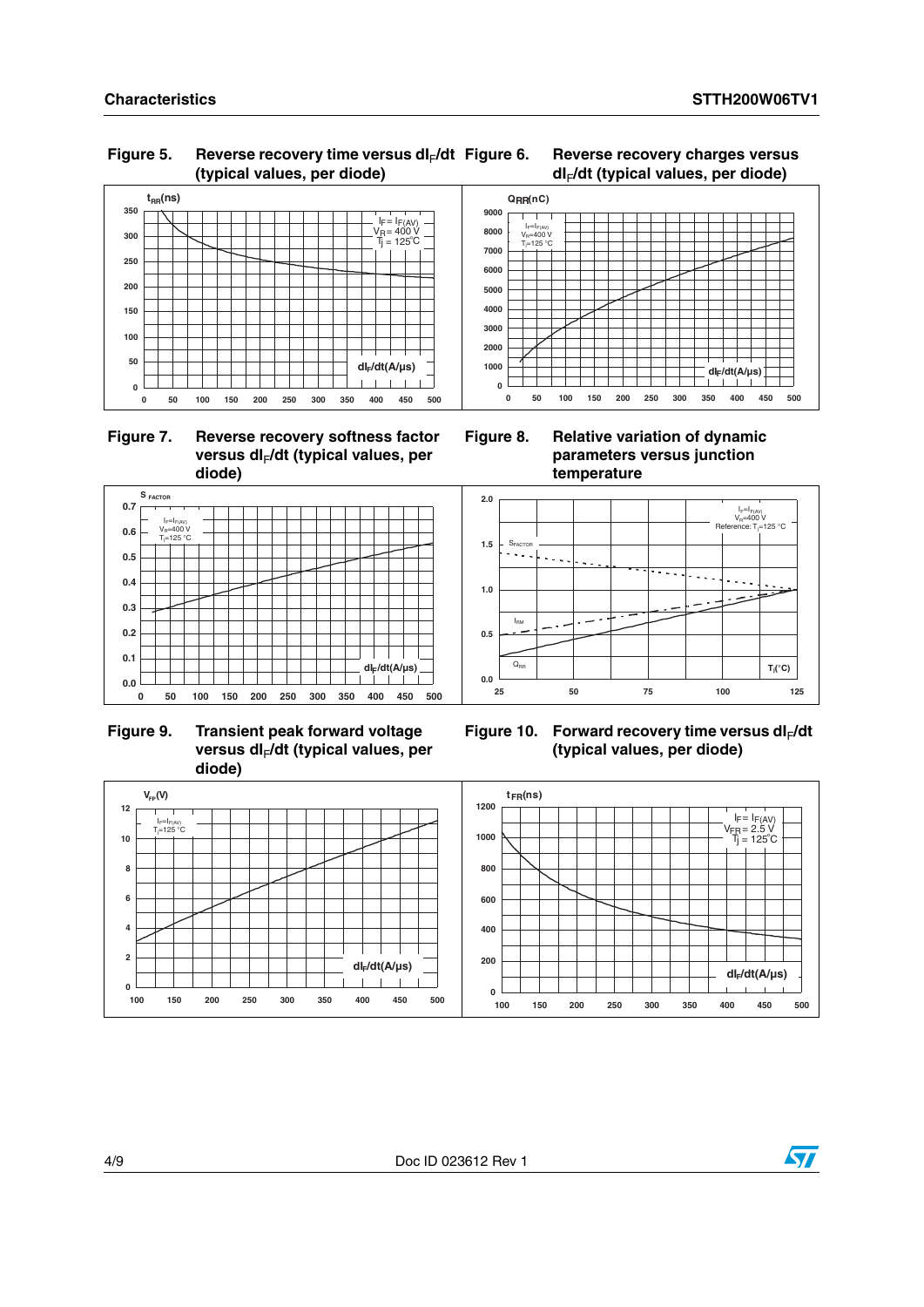**100**



**1** 10 100 1000 1000

Ш

### **Figure 11. Junction capacitance versus reverse voltage applied (typical values, per diode)**

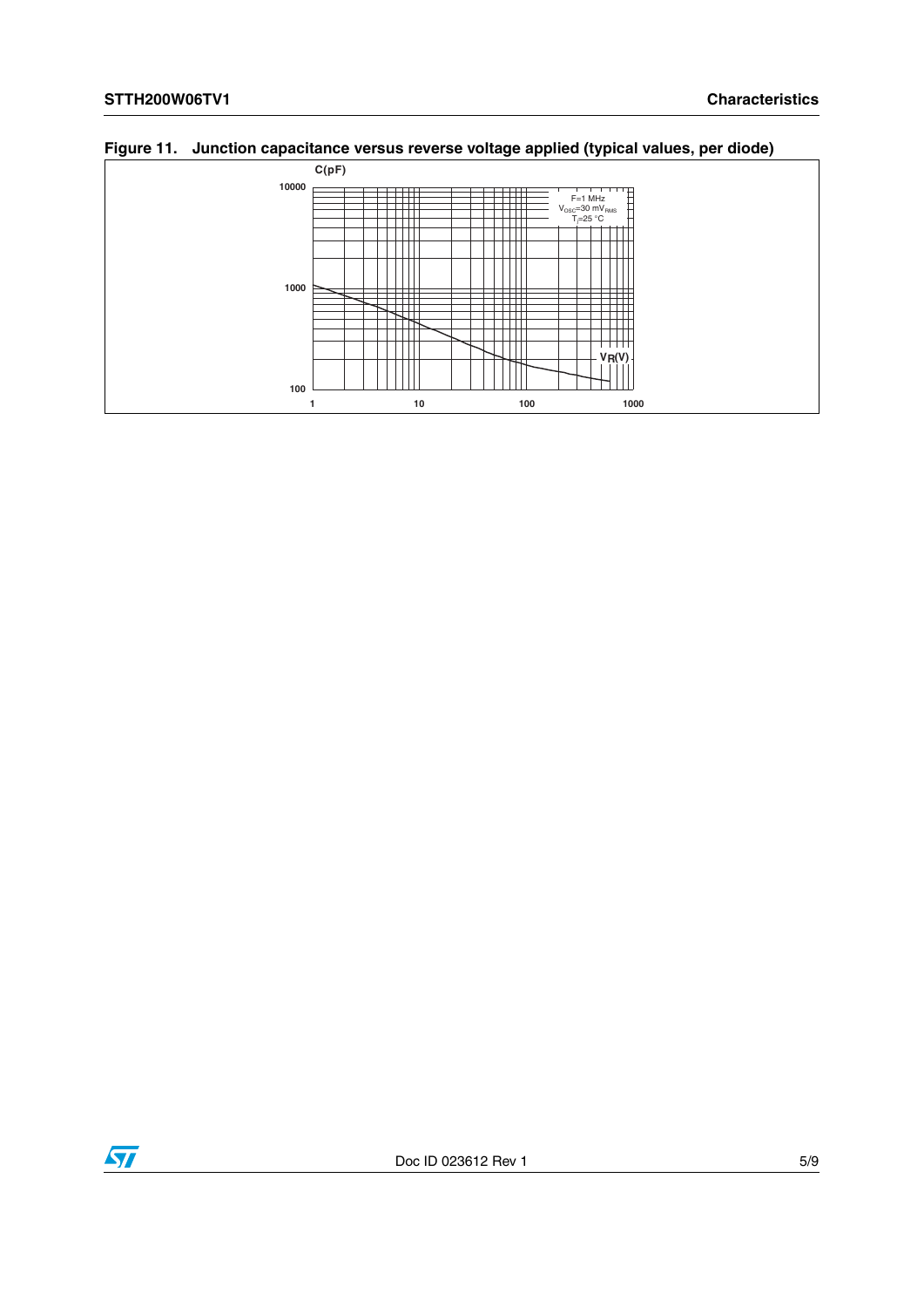# **2 Ordering information scheme**





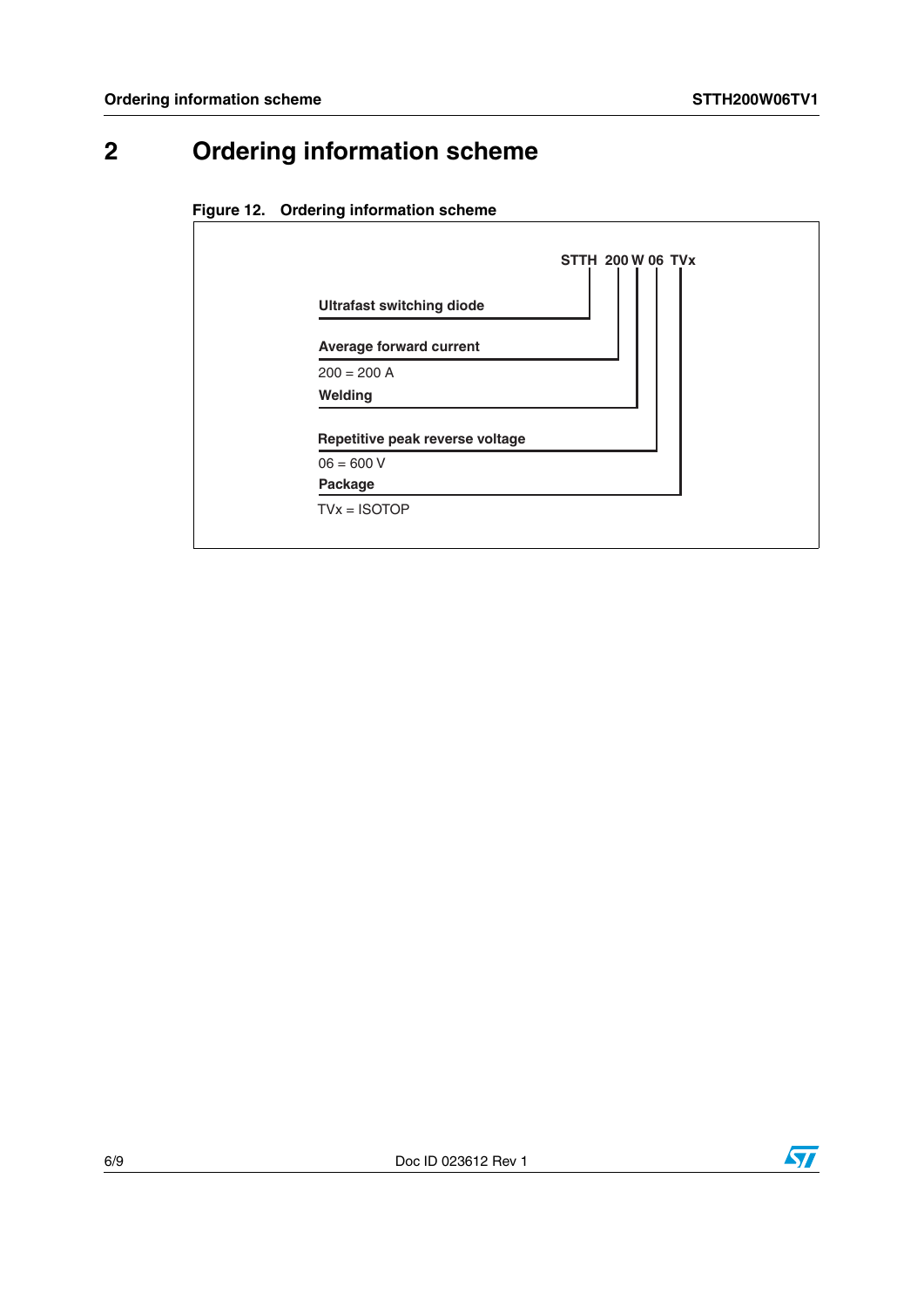## **3 Package information**

- Epoxy meets UL94, V0
- Cooling method: by conduction (C)
- Recommended torque value: 1.3 N·m (1.5 N·m maximum)

In order to meet environmental requirements, ST offers these devices in different grades of ECOPACK® packages, depending on their level of environmental compliance. ECOPACK® specifications, grade definitions and product status are available at: *[www.st.com](http://www.st.com)*. ECOPACK® is an ST trademark.

Table 6. **ISOTOP dimensions** 

|                                    |                            |            | <b>Dimensions</b> |               |       |
|------------------------------------|----------------------------|------------|-------------------|---------------|-------|
|                                    | Ref.<br><b>Millimeters</b> |            |                   | <b>Inches</b> |       |
| Е<br>G2                            |                            | Min.       | Max.              | Min.          | Max.  |
| C                                  | A                          | 11.80      | 12.20             | 0.465         | 0.480 |
| A                                  | A1                         | 8.90       | 9.10              | 0.350         | 0.358 |
| A <sub>1</sub><br>$\frac{1}{2}$ C2 | B                          | 7.8        | 8.20              | 0.307         | 0.323 |
| E2                                 | $\mathsf C$                | 0.75       | 0.85              | 0.030         | 0.033 |
| F<br>F1                            | C <sub>2</sub>             | 1.95       | 2.05              | 0.077         | 0.081 |
|                                    | D                          | 37.80      | 38.20             | 1.488         | 1.504 |
| Ŧ                                  | D <sub>1</sub>             | 31.50      | 31.70             | 1.240         | 1.248 |
| P1                                 | E                          | 25.15      | 25.50             | 0.990         | 1.004 |
|                                    | E1                         | 23.85      | 24.15             | 0.939         | 0.951 |
| D <sub>1</sub><br>S<br>D<br>G      | E <sub>2</sub>             | 24.80 typ. |                   | 0.976 typ.    |       |
| в                                  | G                          | 14.90      | 15.10             | 0.587         | 0.594 |
|                                    | G <sub>1</sub>             | 12.60      | 12.80             | 0.496         | 0.504 |
|                                    | G <sub>2</sub>             | 3.50       | 4.30              | 0.138         | 0.169 |
| ØP                                 | F                          | 4.10       | 4.30              | 0.161         | 0.169 |
| G1                                 | F <sub>1</sub>             | 4.60       | 5.00              | 0.181         | 0.197 |
| E <sub>1</sub>                     | P                          | 4.00       | 4.30              | 0.157         | 0.69  |
|                                    | P <sub>1</sub>             | 4.00       | 4.40              | 0.157         | 0.173 |
|                                    | S                          | 30.10      | 30.30             | 1.185         | 1.193 |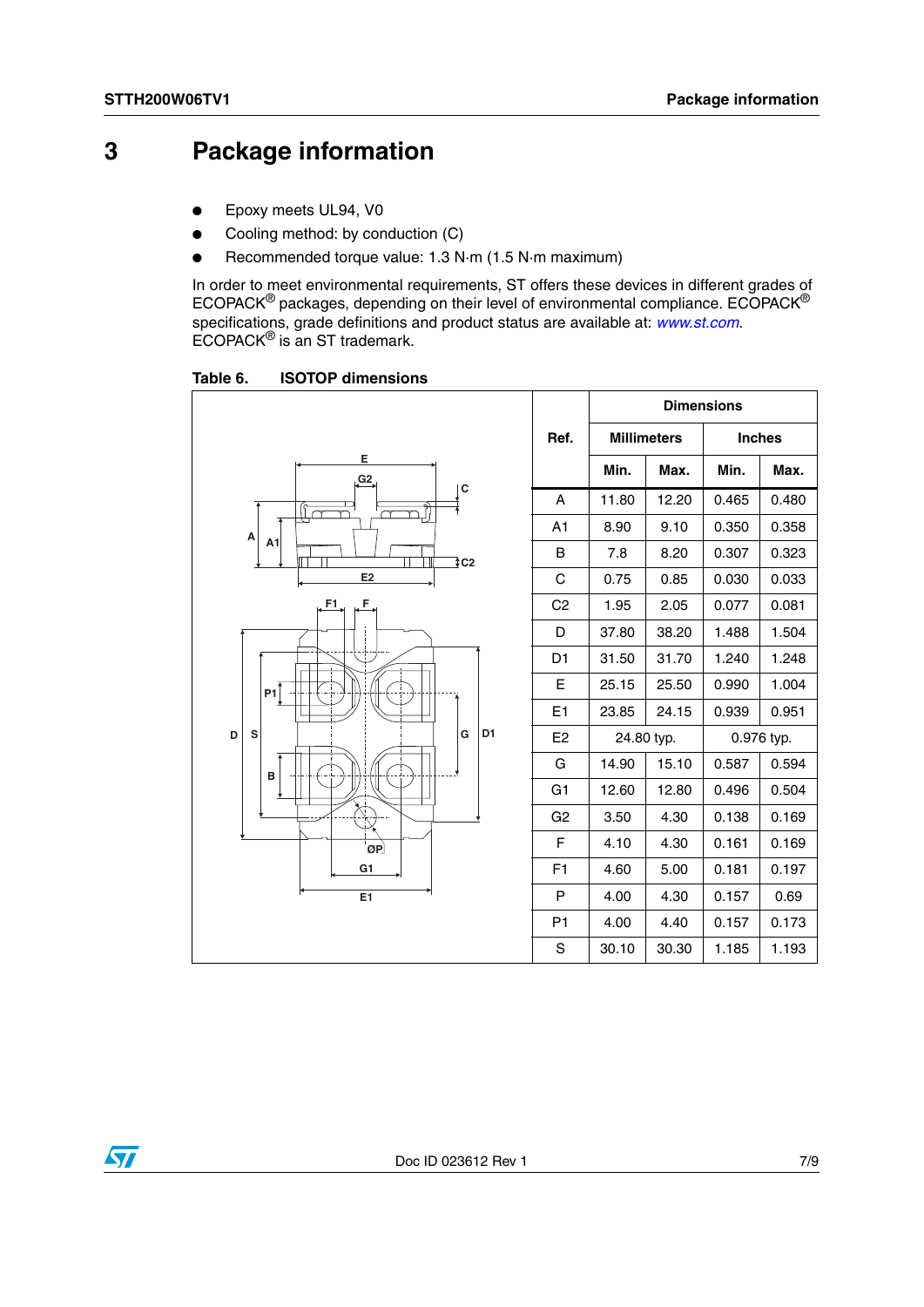# **4 Ordering information**

#### Table 7. **Ordering information**

| Order code                  | Marking | Package       | Weiaht |                   | Base qty <sup>(1)</sup> Delivery mode |
|-----------------------------|---------|---------------|--------|-------------------|---------------------------------------|
| STTH200W06TV1 STTH200W06TV1 |         | <b>ISOTOP</b> | 27 a   | 10<br>with screws | Tube                                  |

1. This product is supplied with 40 terminal screws and washers for each tube. The screws and washers are supplied in a separate pack with the order.

## **5 Revision history**

#### Table 8. **Document revision history**

| <b>Date</b> | <b>Revision</b> | <b>Changes</b> |
|-------------|-----------------|----------------|
| 05-Oct-2012 |                 | First issue    |